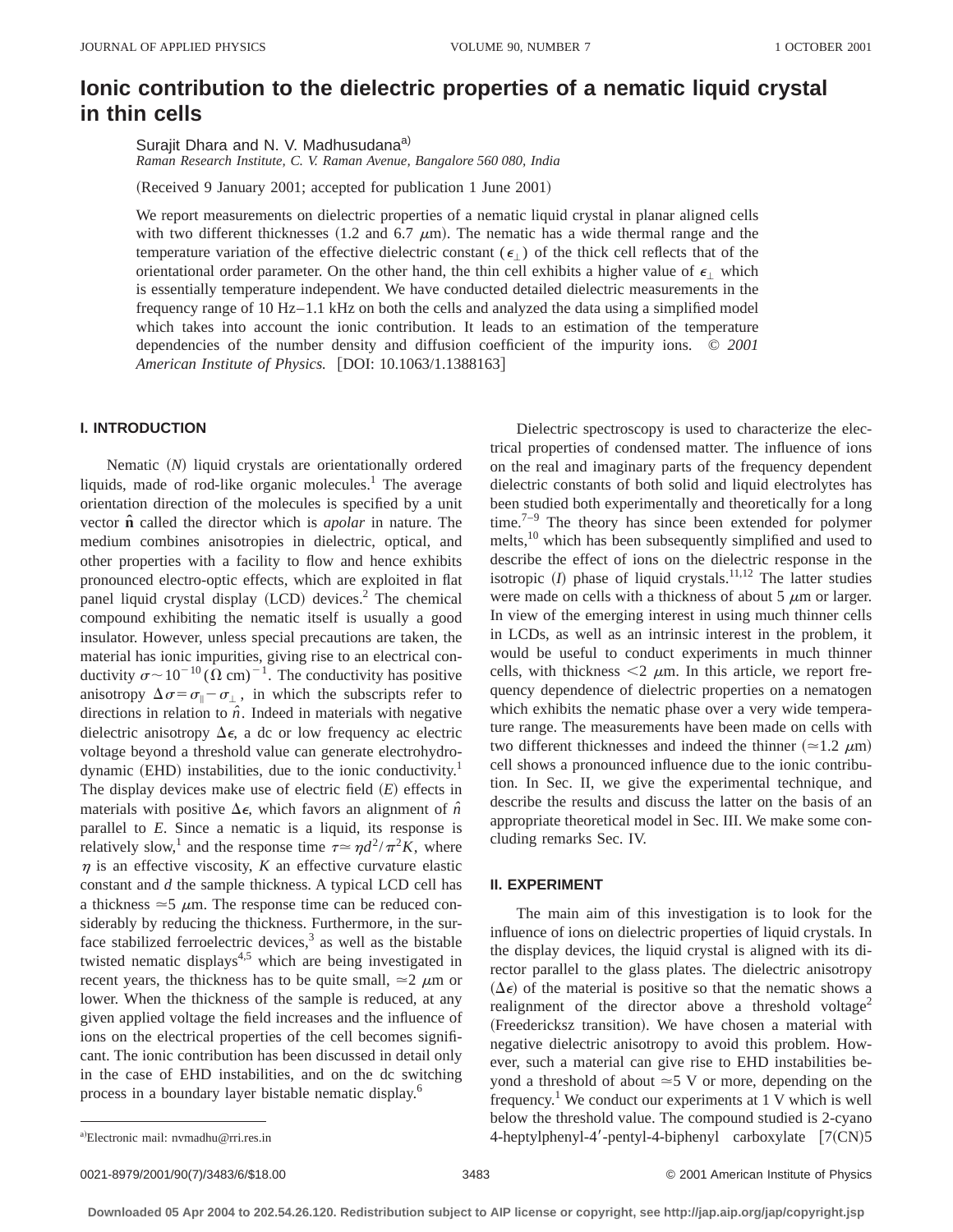

FIG. 1. Schematic diagram of the planar aligned nematic liquid crystal cell used in the experiments. Note that the gap *d* is highly exaggerated for clarity.

for short] which has the phase sequence: crystal  $45^{\circ}$ C N 102 °C I. It was obtained from Merck. The lateral cyano group of the molecule gives rise to a large negative dielectric anisotropy in the nematic phase.<sup>13</sup> The material has a very wide nematic range and the liquid crystal can be easily supercooled to room temperature. It is also chemically stable. The cells  $(Fig. 1)$  were prepared using 0.5 mm thick indium tin oxide (ITO) coated glass plates. An appropriate pattern was etched in the two plates so that the cell had an overlapping ITO (i.e., electrode) area  $a$  of 0.6 cm<sup>2</sup>. The etched plates were coated with a polyimide layer and cured at 280 °C for 1 h. The coating was then rubbed unidirectionally with a tissue paper. The plates of the cell were separated by appropriate spherical spacers and sealed with a glue. The rubbing directions on the two plates were arranged to be parallel to ensure a planar alignment of the liquid crystal. The thickness *d* of the empty cell was measured using channel spectrum. Two thicknesses viz,  $d=6.7 \mu m$  and  $d=1.2 \mu m$  were chosen for the studies. The cells were filled with the sample in the isotropic phase and on slow cooling to the nematic range, well aligned samples were obtained. The electrical connections to the two plates were made through copper wires which were soldered to the appropriate connection pads using an ultrasonic soldering gun.

The temperature of the sample was maintained and measured (to  $\sim$ 10 mK) by placing it in an Instec hot stage. The dielectric properties of the cell were measured using a DSP lock-in amplifier (SRS 830). The block diagram of the setup is shown in Fig. 2. The sinusoidal output of the internal



FIG. 2. Block diagram of the experimental setup used for the impedance analysis of the liquid crystal cell. LIA is an SRS 830 lock-in amplifier. The voltage across the capacitance  $C(=1 \mu F)$  is used in the impedance analysis.

oscillator of the lock-in amplifier is adjusted to a rms value of 1 V, and applied to the cell which is in series with a 1  $\mu$ F standard capacitor  $(C)$  as shown in the figure. The amplitude and phase of the applied voltage are also checked using a reference circuit with two standard resistors in series, connected in place of the cell. The phase  $(\phi)$  and the rms amplitude (*V*) of the voltage measured across the series  $1 \mu$ F capacitor are used to calculate the capacitance and parallel resistance corresponding to the cell by using the following relations:14

$$
R_P = \frac{Y}{\omega \sin \alpha}
$$
  
\n
$$
C_P = \frac{X}{Y},
$$
\n(1)

where  $X = \cos \alpha - Q$ ,  $Y = (\sin^2 \alpha + X^2)/CQ$ ,  $Q = V/V_0$ , and  $\alpha = \psi - \phi$  where  $V_0$  and  $\psi$  are the amplitude and phase and  $\omega$ the angular frequency of the applied signal.

We have checked the calibration of the setup by connecting standard capacitors in parallel with standard resistors in place of the liquid crystal cell. The measured values agree with the standard values to within  $\sim$ 3%. We have also checked the calibration by measuring the capacitance and resistance using a Wayne–Kerr bridge which operates at 1.6 kHz.

The measurements were completely controlled by a computer, using a suitable program. The temperature was maintained at various values in the nematic range to an accuracy of  $\pm 0.01$  °C, and the measurements were made at several frequencies in the range of 10–1100 Hz.

## **III. RESULTS AND DISCUSSION**

In order to bring out the strong influence of the cell thickness on the measured properties, we have shown the effective dielectric constant [which is the ratio of the cell capacitance with the sample  $(C_p)$  to that of the empty cell] and conductivity at 1.1 kHz as functions of temperature for both the cells in Figs. 3 and 4, respectively. These measurements correspond to  $\epsilon_{\perp}$  and  $\sigma_{\perp}$ , i.e., the properties in a direction orthogonal to the director. In Fig. 3, the dielectric constant of the 6.7  $\mu$ m thick cell follows the expected trend, decreasing with increase of temperature, the rate of decrease becoming rapid near the nematic–isotropic transition point  $T_{NI}$ . It is easily shown that<sup>1</sup> the contribution from the liquid crystal is given by:

$$
\epsilon_{\perp} = \bar{\epsilon} - \frac{1}{3} \delta \epsilon S, \tag{2}
$$

where  $\left[\overline{\epsilon} = (\epsilon_{\parallel} + 2\epsilon_{\perp})/3\right]$  is the average dielectric constant, and  $\delta \epsilon$  is the value of the anisotropy  $(\Delta \epsilon)$  when the order parameter  $S = 1$ . As *S* decreases with increase of temperature, and  $\delta \epsilon$  is negative,  $\epsilon_1$  decreases with temperature. The trend shown by the thin cell is peculiar. The dielectric constant is somewhat larger than that for the thicker cell even at low temperatures, but at temperatures above  $60^{\circ}$ C, the value does not decrease as in the thicker cell but more or less remains constant and decreases slightly only very near  $T_{NI}$ . In both cases, the dielectric constant jumps to a lower value

**Downloaded 05 Apr 2004 to 202.54.26.120. Redistribution subject to AIP license or copyright, see http://jap.aip.org/jap/copyright.jsp**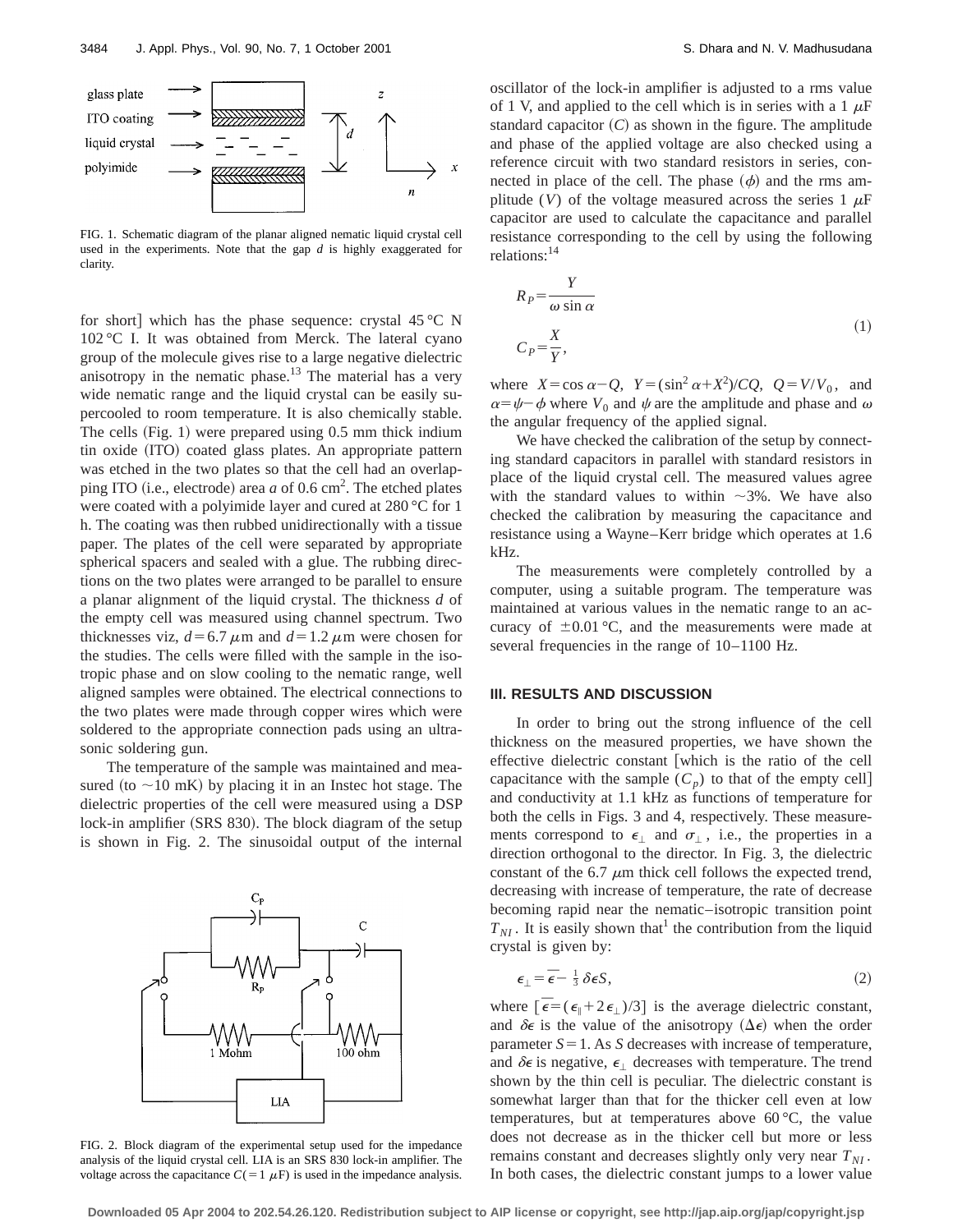

FIG. 3. Temperature dependence of the effective dielectric constant of the liquid crystal taken in cells with two different thicknesses, at a frequency of 1.1 kHz. Note the higher value for the thinner cell, which hardly varies with temperature in the nematic phase above 60 °C.

at  $T_{NI}$ . Furthermore, the value for the thinner cell continues to be significantly larger than that for the thicker one even in the isotropic phase.

The effective conductivity given by  $\sigma_{\perp} = d/(aR_P)$  is shown in Fig. 4 for both the cells. As expected, the conductivity increases with temperature in both cases as the mobility and the number density of ions increase with temperature. However, it can be noted that the relative variation of  $\sigma_{\perp}$  in the thin cell is somewhat higher than that in the thick cell.

The markedly different response of the thin cell compared to the thick one arises due to the ionic contribution. In order to investigate this effect in greater detail, we have carried out frequency dependent measurements of the dielectric properties at different temperatures. The raw data on the effective dielectric constant and conductivity are not convenient for a comparison with the theoretical analysis to follow. We first present a summary of the theoretical background.

The liquid crystal is separated by the ITO electrodes by aligning polyimide layers as in LCDs (see Fig. 1). This



FIG. 4. Temperature dependence of the effective conductivity of the liquid crystal in the two cells as described in the caption of Fig. 3.



FIG. 5. Equivalent circuit of the liquid crystal cell with the ''lumped'' values of the boundary layer capacitance  $C_{bl}$  and resistance  $R_{bl}$  arising from both the boundaries.

boundary layer has a typical thickness of few hundred Å and its effective electrical resistance  $(R<sub>bl</sub>)$  as well as capacitance  $(C_{bl})$  can be expected to be quite large, i.e., the layer essentially is an insulator. As the dielectric constant of this layer is similar to that of the liquid crystal, it can be assumed that there is no adsorption of ions at the interface between the two. The dielectric constant ( $\epsilon_{\perp}$ ) of the liquid crystal medium itself, which depends on the induced dipole and orientation polarization contributions of the molecules can be considered to be essentially frequency independent in the range  $(<1.5$  kHz) in which the measurements have been made. This contribution produces an effective bulk capacitance denoted by  $C_B$ . The medium also has a uniform distribution of ions, which produces a frequency independent conductivity  $\sigma$  which in turn produces a bulk resistance of the medium denoted by  $R_B$ . The application of an electric field generates a nonuniform distribution of ions which depends on the frequency and in turn contributes both to the real and imaginary parts of the dielectric constant. These in turn give rise to a capacitance  $C_I(\omega)$  and resistance  $R_I(\omega)$ . The equivalent circuit corresponding to the cell in which all these contributions have been included is shown in Fig. 5. The complex impedance of the equivalent circuit is given by $\mathbf{I}^{\mathrm{I}}$ 

$$
Z_{A} = \frac{2R_{bl}}{1 + (\omega R_{bl}C_{bl})^{2}} + \frac{\frac{1}{R_{B}} + \frac{1}{R_{I}(\omega)}}{\left[\frac{1}{R_{B}} + \frac{1}{R_{I}(\omega)}\right]^{2} + \omega^{2}[C_{B} + C_{I}(\omega)]^{2}}
$$

$$
-j\left[\frac{2\omega R_{bl}^{2}C_{bl}}{1 + (\omega R_{bl}C_{bl})^{2}} + \frac{\omega[C_{B} + C_{I}(\omega)]}{\left[\frac{1}{R_{B}} + \frac{1}{R_{B}(\omega)}\right]^{2} + \omega^{2}[C_{B} + C_{I}(\omega)]^{2}}\right].
$$
(3)

In terms of the measured values  $C_p$  and  $R_p$  [given by Eq. (1)], the *measured* complex impedance is given by

**Downloaded 05 Apr 2004 to 202.54.26.120. Redistribution subject to AIP license or copyright, see http://jap.aip.org/jap/copyright.jsp**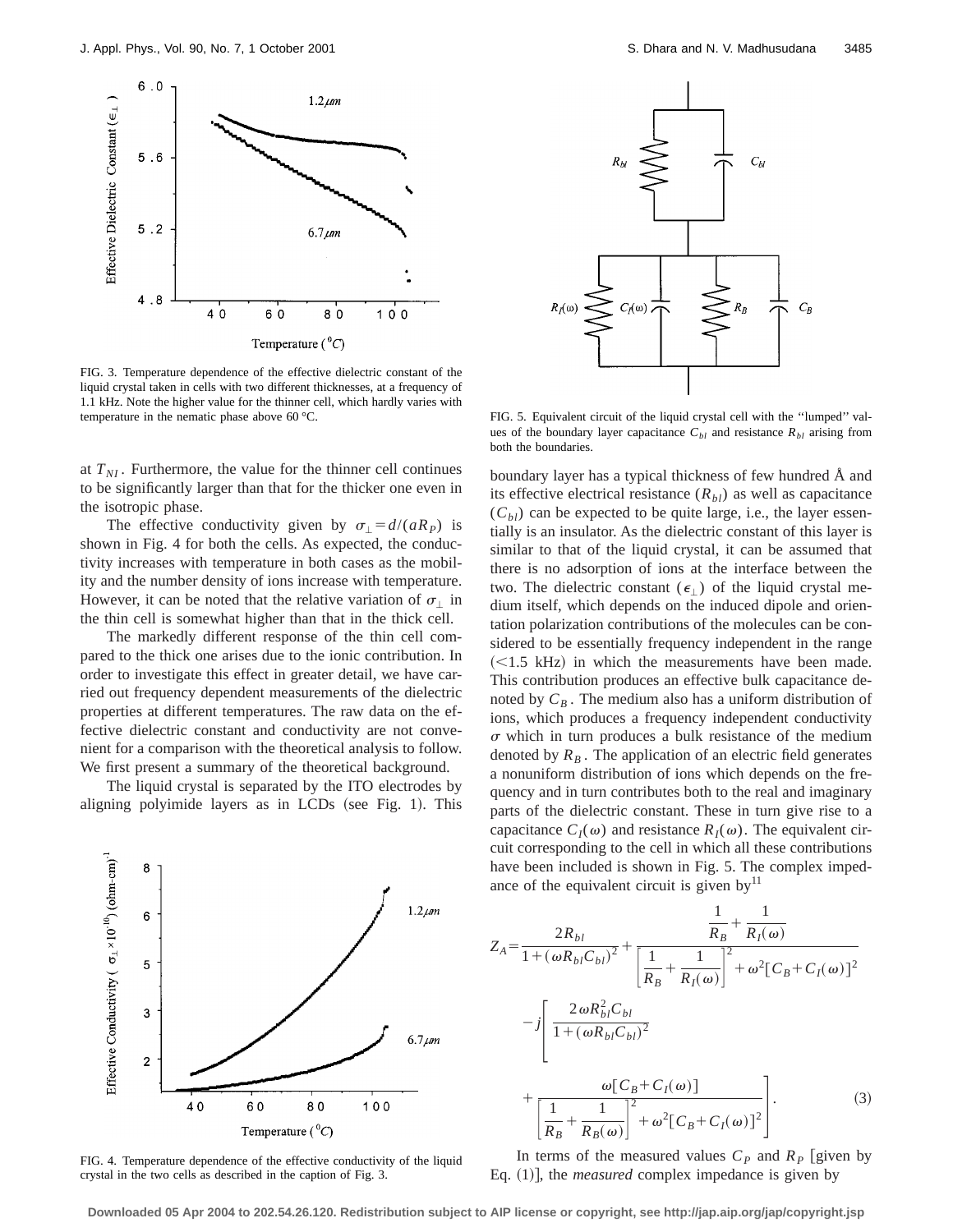$$
Z_B = \frac{R_P}{1 + (\omega R_P C_P)^2} - j \left[ \frac{\omega R_P^2 C_P}{1 + (\omega R_P C_P)^2} \right].
$$
 (4)

We summarize below a grossly simplified method of evaluation of the ionic contribution which generates  $C_I(\omega)$ and  $R_I(\omega)$ . It is convenient to assume that positive ions are very much more mobile than the negative ones and the latter do not contribute to the current. If  $\rho(z,t)$  is the charge density of the mobile ions, the charge continuity equation is given by

$$
\frac{\partial \rho}{\partial t} + \frac{\partial J(z, t)}{\partial z} = 0,\tag{5}
$$

where  $J(z,t)$  is the current density, which is given by

$$
J(z,t) = -D \frac{\partial \rho(z,t)}{\partial z} + \mu \rho(z,t) E e^{i\omega t}, \tag{6}
$$

where *D* is the diffusion constant and  $\mu$  is the mobility. As the polymide is a blocking layer, we can assume that at the two boundaries ( $z=0$  and *d*)  $J_{(0)}=J_{(d)}=0$ . As our measurements have been made only at the frequency  $\omega$  of the applied voltage, we assume that

$$
\rho(z,t) = \rho_0(z) + \rho_1(z)e^{i\omega t},\tag{7}
$$

where  $\rho_0(z)$  is the time independent density of ions and  $\rho_1(z)$  is the amplitude of ion density which oscillates at the frequency of the applied field. The mobile charges move under the action of the external field and the resulting space charges produce a polarization which contributes to the total dielectric constant. The space charges give rise to a nonuniform electric field which can be calculated by using the Poisson relation. The solutions in that case are quite complicated and cannot be expressed in a simple analytical form. Our sample had unknown ionic species whose number density  $(n)$ is  $\sim$  10<sup>15</sup>/cc. As such, the sample is really a *weak* electrolyte. Furthermore, the transit time of ions from one electrode to the other under a reversal of a voltage *V* is given by  $\tau_{tr}$  $=$   $(6 \pi \eta r/q)(d^2/V)$  where  $\eta$  the effective viscosity is  $\approx$  1 poise at room temperature, and *r* the ionic radius can be expected to be  $\sim$ 10 Å. However, as the mesogenic molecules are strongly polar we can also expect that the ion will be dressed by a few molecules which are attached to the ion. The effective "ionic" radius can be a few (say  $\sim$  5) times larger than the bare value. For the thick cell,  $\tau_{tr} \approx 2$  s while it is about 0.1 s for the thinner one for the applied voltage of 1 V. As such, in the frequency range of interest  $(10-1100 \text{ Hz})$ , to a good approximation, the nonuniformity in ion distribution can be assumed to be small. The field in the cell can then be assumed to be equal to the external field. As the temperature is increased, the viscosity reduces and the approximation becomes less justifiable. However use of the approximation has the virtue that analytical expressions can be derived for  $C_I(\omega)$  and  $R_I(\omega)$ . In a recent paper Sawada *et al.*<sup>12</sup> have also argued that the approximation may be adequate. Moreover, we can fit the experimental data quite well to the solutions by using this approximation, which is hence further justified *a posteriori*. Using the boundary condition that *J*  $=0$  it can be shown that  $\rho_0$  is actually independent of *z* and



Frequency  $(v)$  in Hz

FIG. 6. Temperature dependencies of the real (filled circles) and the imaginary (filled squares) parts of the measured impedance  $Z_B$  [see Eq. (4)] in the cell with thickness 1.2  $\mu$ m, at 50 °C. The lines show the calculated variations of  $Z_A$  [see Eq. (3)] with the fit parameters shown in Table Ia.

$$
\rho_1(z) = \frac{\mu E}{\kappa D} \rho_0 \left( \frac{e^{\kappa z}}{1 + e^{\kappa d}} - \frac{e^{-\kappa z}}{1 + e^{-\kappa d}} \right),\tag{8}
$$

where  $\kappa = \sqrt{i\omega/D}$  and from the Einstein relation,  $\mu/D$  $= q/k_B T$ , where  $k_B$  is the Boltzmann constant. Hence  $\rho_1(z)$ has components both in phase and  $\pi/2$  out of phase with the applied ac field. The additional polarization due to the space charge formation is  $\lceil \rho_1(z)z \rceil$  and the thickness averaged value is

$$
\overline{P}(t) = e^{i\omega t} \frac{\int_0^d z \rho_1(z) dz}{\int_0^d dz}.
$$
\n(9)

The corresponding frequency-dependent ionic contributions to the complex dielectric constant are given by:

$$
\frac{C_I(\omega)d}{\epsilon_0 a} = \epsilon'_I(\omega) = -\left[\frac{4\pi n q^2 D}{\omega k_B T A}\right] \left[\frac{1 + 2e^A \sin(A) - e^{2A}}{1 + 2e^A \cos(A) + e^{2A}}\right]
$$
\n(10)

and



FIG. 7. Same as in Fig. 6, at a temperature of 90 °C. Note the minimum and maximum in the frequency dependence of the imaginary part of the impedance.

**Downloaded 05 Apr 2004 to 202.54.26.120. Redistribution subject to AIP license or copyright, see http://jap.aip.org/jap/copyright.jsp**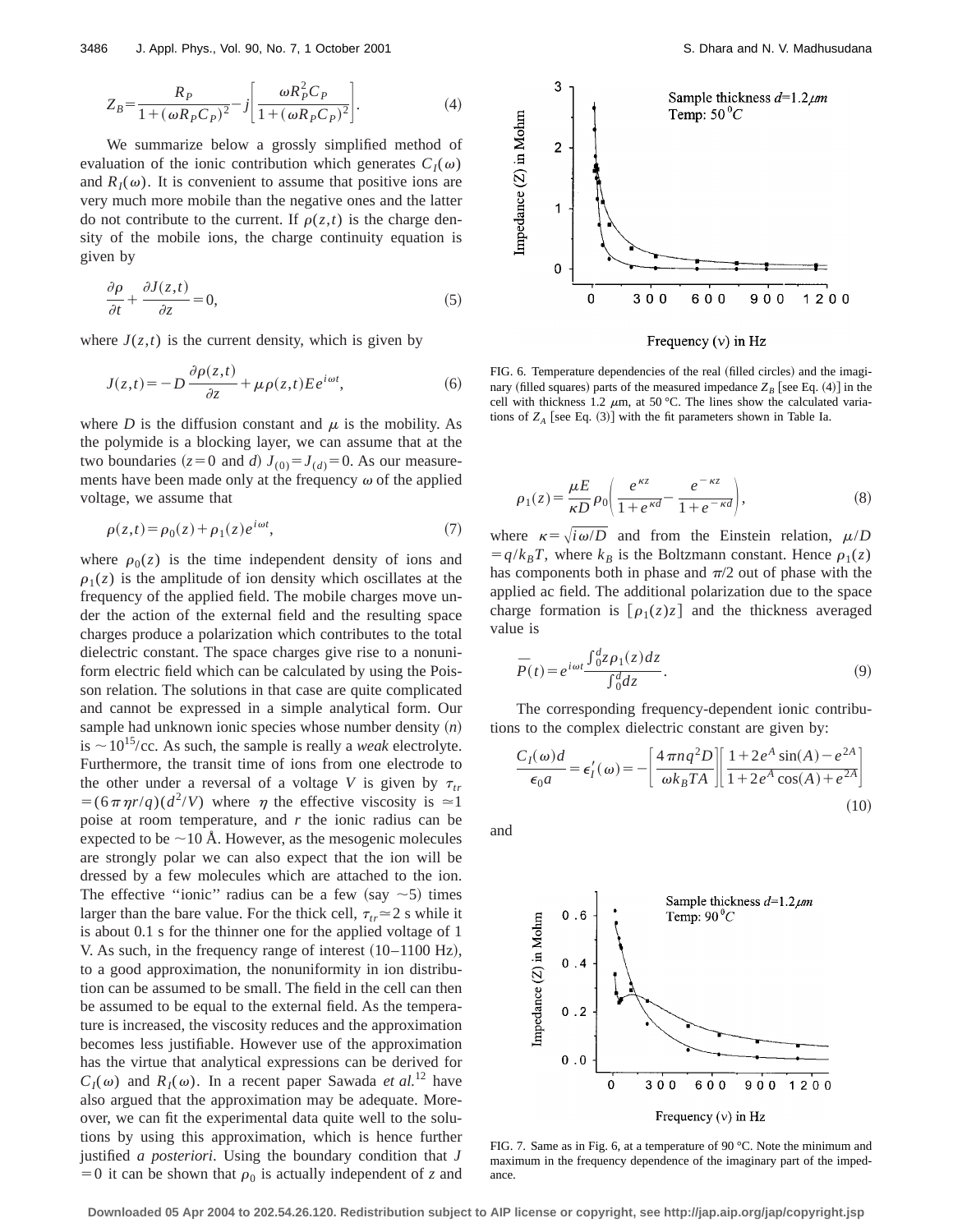

FIG. 8. Same as in Fig. 6, for the thicker cell with  $d=6.7 \mu$ m, at 50 °C. FIG. 9. Same as in Fig. 8 at 90 °C. Note the peak in the frequency depen-

$$
\frac{d}{\omega \epsilon_0 R_I(\omega)a} = \epsilon_I''(\omega) = \frac{4 \pi n q^2 D}{\omega k_B T} \left[ 1 + \frac{1 - 2e^A \sin A - e^{2A}}{A(1 + e^A \cos A + e^{2A})} \right],
$$
\n(11)

where *a* is the area of electrodes,  $nq = \rho_0$  and *A*  $= d\sqrt{\omega}/2D$ . Equations (10) and (11) agree with those derived by Sawada.<sup>11</sup> Using these in Eq.  $(3)$ , the real and imaginary parts of  $Z_A$  can now be calculated. Comparing them with the corresponding parts of the experimental complex impedance  $Z_B$  given by Eq. (4), a nonlinear least-squares fitting procedure is used to get the best values for  $R_{bl}$ ,  $C_{bl}$ ,  $D$ ,  $n$  and the frequency independent terms  $R_B$  and  $C_B$ . Some representative variations of the real and imaginary parts of the impedance are shown in Figs. 6–9 at two different temperatures for both the thin and thick samples. It is seen that the agreement between the calculated and measured variations is quite satisfactory. The relevant fit parameters at different temperatures are collected in Table I for both the thick and thin samples. From the figures it is clear that the real part of  $Z_B$ , which gives the experimental data has a monotonic decrease as a function of frequency at all temperatures for the cells of both thicknesses. The calculated values, which are the real

TABLE I. Fit parameters at different temperatures.



 $\circ$ 300 600 900 1200 Frequency  $(v)$  in Hz

dence of the imaginary part of the impedance.

Impedance (Z) in Mohm

 $\mathbf 0$ 

part of  $Z_A$  agree well with the data. The imaginary part of (the measured)  $Z_B$ , and the corresponding calculations based on  $Z_A$ , show a peak around 100 Hz, which is more pronounced for the thin cell. The frequency corresponding to the peak decreases as the temperature is lowered, while the magnitude of the impedance itself increases. In the thin cell there is also a low frequency minimum above  $75^{\circ}$ C and the impedance strongly increases at very low frequencies. The physical origin of these features can be understood from Eqs. (3), (4), (10) and (11).  $A = d\sqrt{\omega/2D}$ , i.e.,  $A \propto \nu^{1/2}$  where  $\nu = \omega/2\pi$  and the lowest frequency that we have used is  $\nu=10$  Hz. As the typical diffusion constant  $D \sim 10^{-7}$  cm<sup>2</sup>/s, *A* is much larger than 1 even for the thin cell. The boundary layer capacitance  $C_{bl}$  is  $\simeq 10^{-7}$  F, and the corresponding resistance  $R_{bl} \approx 10^7 \Omega$ . Using these, the imaginary part of  $Z_A$ can be approximated to  $Z_A(\text{imag}) \simeq C_1/\omega + [C_2\omega/(1$  $+C_3\omega^2$ ], where  $C_1 \sim 10^7$ ,  $C_2 \sim 10^4$  and  $C_3 \sim 10^{-6}$ . It is clear that the second term leads to a maximum when  $\omega^2$  $=1/C_3$  where  $\sqrt{C_3}$  is essentially the charge relaxation time  $\epsilon_0 \epsilon_1 / \sigma$ . On the other hand,  $C_1$  arises from the boundary layer impedance and the first term becomes comparable to the second one for  $\omega \approx 100$  (i.e.,  $\nu \approx 20$  Hz). Below this fre-

|                                    | (a) Sample thickness $d=1.2 \mu m$ |                              |                     |                                    |                 |                              |
|------------------------------------|------------------------------------|------------------------------|---------------------|------------------------------------|-----------------|------------------------------|
|                                    | Diffusion                          |                              | Boundary            | Boundary                           |                 |                              |
|                                    | $constant$ $D$                     | Number                       | layer               | layer                              | Bulk            | Bulk                         |
| Temperature                        | $\rm (cm^2/s)$                     | density $n$                  | resistance $R_{hl}$ | capacitance                        | resistance $Rp$ | capacitance                  |
| in $\mathrm{C}$                    | $(\times 10^{-8})$                 | $(cc)^{-1}(\times 10^{14})$  | $(M\Omega)$         | $C_{hl}(\times 10^{-7} \text{ F})$ | $(M\Omega)$     | $C_R$ (×10 <sup>-9</sup> F)  |
| 105                                | 6.3                                | 20                           | 7                   | 2.7                                | 1.5             | 2.1                          |
| 90                                 | 4.9                                | 16                           |                     | 2.7                                | 3.4             | 2.1                          |
| 65                                 | 2.5                                | 6.6                          |                     | 2.7                                | 3.2             | 2.2                          |
| 50                                 | 1.9                                | 4.5                          | 7                   | 2.7                                | 8.5             | 2.4                          |
| (b) Sample thickness $d=6.7 \mu m$ |                                    |                              |                     |                                    |                 |                              |
|                                    | Diffusion                          |                              | Boundary            | Boundary                           |                 |                              |
|                                    | constant $D$                       | Number                       | layer               | layer                              | Bulk            | Bulk                         |
| Temperature                        | $\rm (cm^2/s)$                     | density $n$                  | resistance $R_{hl}$ | capacitance                        | resistance $RB$ | capacitance                  |
| in $\mathrm{C}$                    | $(\times 10^{-8})$                 | $(cc)^{-1} (\times 10^{14})$ | $(M\Omega)$         | $C_{hl}(\times 10^{-8} \text{ F})$ | $(M\Omega)$     | $C_R$ (×10 <sup>-10</sup> F) |
| 105                                | 9.7                                | 4.8                          | 12                  | 9                                  | 12              | 3.8                          |
| 90                                 | 8.8                                | 2.5                          | 12                  | 9                                  | 50              | 4.2                          |
| 65                                 | 6.1                                | 0.6                          | 12                  | 9                                  | 83              | 4.4                          |
| 50                                 | 5.4                                | 0.2                          | 13                  | 9                                  | 145             | 4.7                          |